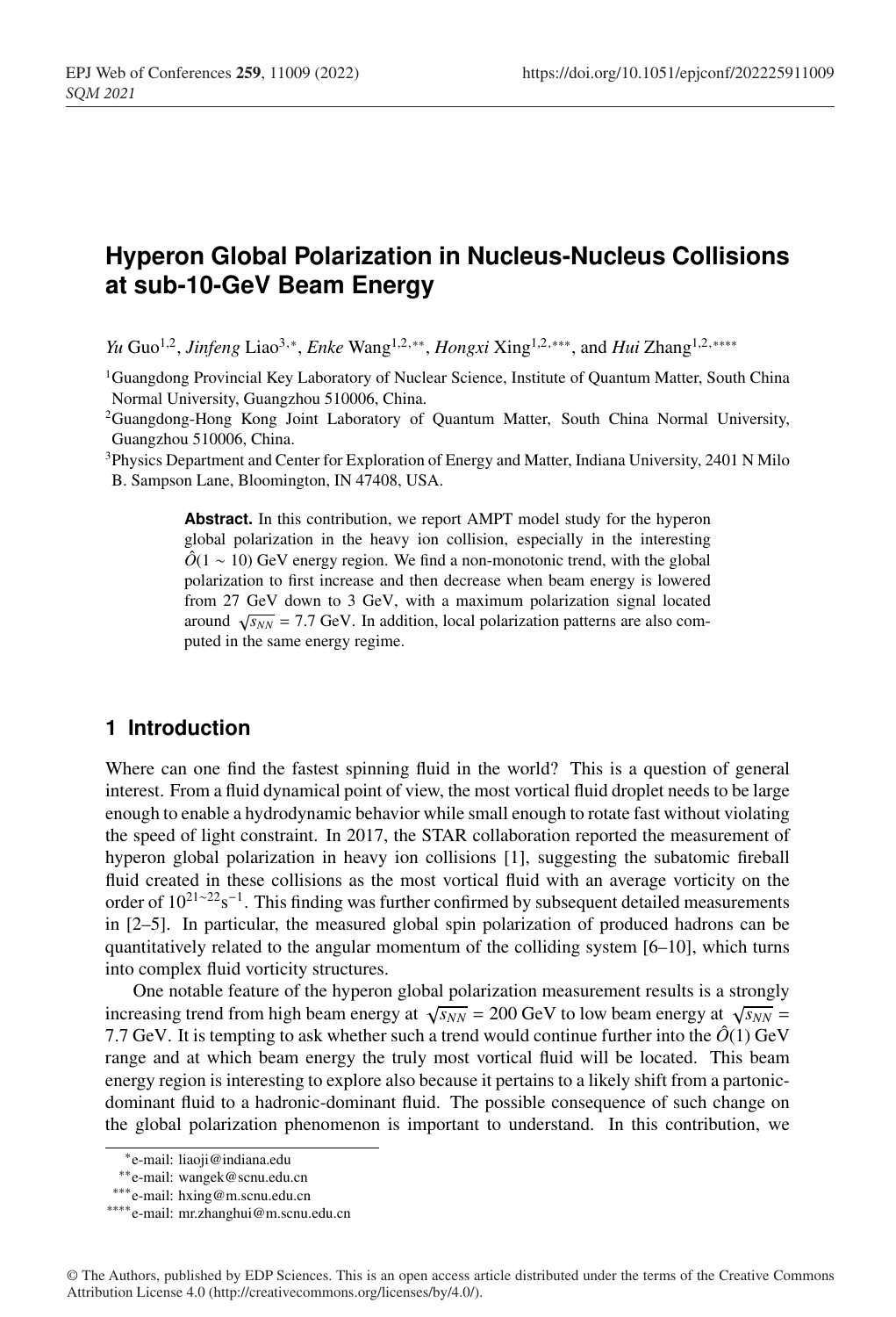explore these questions by carrying out a systematic study on the beam energy dependence of hyperon global polarization phenomenon with a transport model calculation, especially in the most interesting region of  $\hat{O}(1 \sim 10)$  GeV beam energy.

#### **2 Formalism**

We use the multi-phase transport (AMPT) model [18, 19] to compute the  $\Lambda$  hyperon spin polarization in this work. The AMPT model allows us to collect the parton space-time  $x = (t, \vec{x})$ information and hadron kinematic freeze-out information from AMPT model, and calculate the vorticity by using the finite difference method after averaging a sufficient number of events. Finally we incorporate the spin polarization effect upon the hadron formation.

The rotational polarization effect on particle spin in a relativistic fluid can be determined from the thermal vorticity  $\varpi_{\mu\nu}$ , which is defined as [11]:

$$
\varpi_{\mu\nu} = -\frac{1}{2} \left( \partial_{\mu} \beta_{\nu} - \partial_{\nu} \beta_{\mu} \right) \tag{1}
$$

where  $\beta_{\mu} = u_{\mu}/T$  with  $T = 1/\beta$  the local temperature. A related quantity is the kinetic vorticity defined by  $\Omega_{\mu\nu} = -\frac{1}{2}(\partial_{\mu}u_{\nu} - \partial_{\nu}u_{\mu})$ . Obviously  $\varpi_{\mu\nu} = \beta \left\{ \Omega_{\mu\nu} - \left[ (\beta \partial_{\mu}T)u_{\nu} - (\beta \partial_{\nu}T)u_{\mu} \right] \right\}$ . The thermal vorticity differs from the  $\Omega_{\mu\nu}/T$  by terms containing gradients of temperature, ~  $(\beta \partial_u T) = [(\partial_u T)/T]$ . We use the energy density  $\epsilon$  to evaluate such terms via  $(\partial_{\mu}T)/T = (\partial_{\mu}\epsilon)/(4\epsilon)$  [14–16]. The hyperon global polarization is then determined from the following ensemble-averaged spin 4-vector of the produced  $\Lambda$  from the local thermal vorticity at its formation point as [1, 11, 12, 15, 17]:

$$
S^{\mu} = -\frac{1}{8m} \epsilon^{\mu\nu\rho\sigma} p_{\nu} \varpi_{\rho\sigma}, \tag{2}
$$

where  $p<sup>v</sup>$  and *m* are the four-momentum and mass of the produced hyperon, respectively.

In the present work, we extend such transport model calculations to the regime of  $\sqrt{s_{NN}}$  =  $(3 \sim 10)$  GeV and examining the trend of global polarization observables.

#### **3 Results**



**Figure 1.** A global polarization signal as a function of collision beam energy with  $|y_\Lambda| < 1.0$  and 0.4 GeV  $\lt p_T \lt 3.0$  GeV, for AuAu collisions at impact parameters  $b = 5$  fm (red), 7 fm (green) and 8 fm (blue), with the bands representing statistical uncertainty from our simulation. Relevant measurements are also shown, with the STAR data from Ref.[1] and the HADES data from Ref. [20].

The key finding of this work is shown in Fig. 1, where the hyperon global polarization signal is computed as a function of collision beam energy, for AuAu collisions at three different impact parameters  $b = 5$  fm (red), 7 fm (green) and 8 fm (blue). The plot includes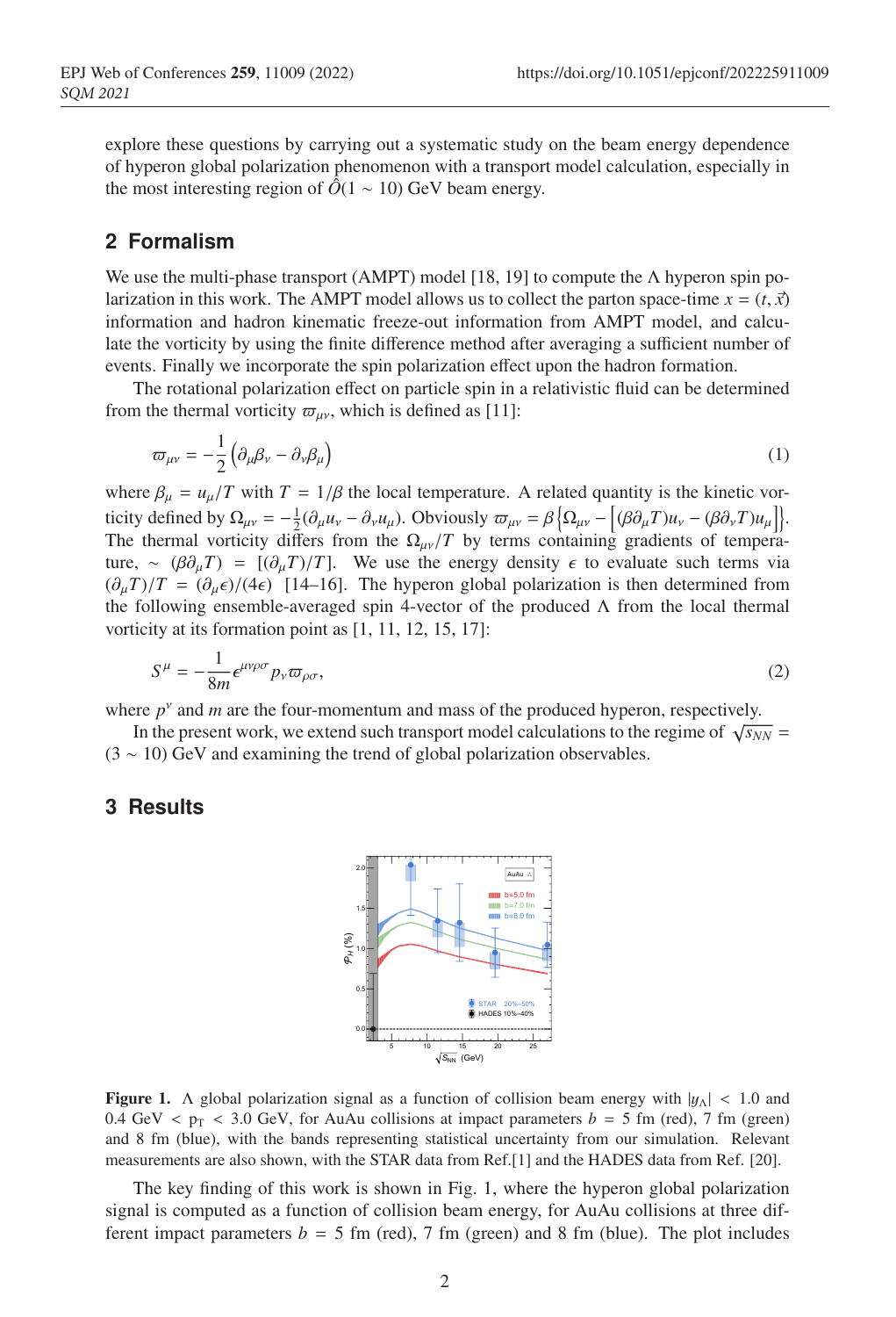our calculations done for  $\sqrt{s_{NN}}$  = 3, 4, 5, 6, 7.7, 9, 10, 11.5, 14.5, 19.6, 27 GeV. This detailed and systematic scan in beam energy has allowed us to clearly identify a non-monotonic trend, with the global polarization to first increase and then decrease when beam energy is lowered from 27 GeV down to 3 GeV. The maximum polarization signal is found to locate around  $\sqrt{s_{NN}}$  = 7.7 GeV. The decrease toward 3 GeV is the combined effect of the decrease in both the vorticity itself and the average energy of produced hyperons at very low energy.



**Figure 2.**  $\Lambda$  global polarization signal for AuAu collisions at impact parameter  $b = 8$  fm for a variety of collision beam energy from 200GeV down to 3GeV, with the bands representing statistical uncertainty from our simulation. Left: as a function of rapidity  $y$ ; Right: as a function of transverse momentum  $p_T$ .

We've also computed the differential observables, with the dependence on rapidity and transverse momentum shown in the left and right panel of Fig. 2. A barely visible increase with rapidity at 200 GeV changes into a strong rising behavior at low energy down to 5 GeV, which then turns into a strong decrease with rapidity at 3 GeV. The dependence on the transverse momentum in the right panel of Fig. 2 also shows a similar pattern, in which the different beam energy dependence of vorticity and radial flow may play a role.



**Figure 3.** The dependence of hyperon local polarization components on the azimuthal angle  $\phi_p$  for collisions with impact parameter *b* = 5, 8 fm and with beam energy  $\sqrt{s_{NN}}$  = 3, 7.7, 200 GeV, respectively. The bands (for  $b = 5$ fm) or error bars (for  $b = 8$ fm) represent statistical uncertainty from simulation.

In addition to global polarization, the local polarization patterns of produced hyperons provide another category of interesting observables [3, 21]. In Fig. 3, we show the dependence of all three components of the hyperon local polarization on the azimuthal angle  $\phi_p$ with impact parameter  $b = 5, 8$  fm, which are the first results of its kind for collision beam energies at 3 and 7.7 GeV. The results suggest that these azimuthal angular patterns are relatively insensitive to the collisional beam energy.